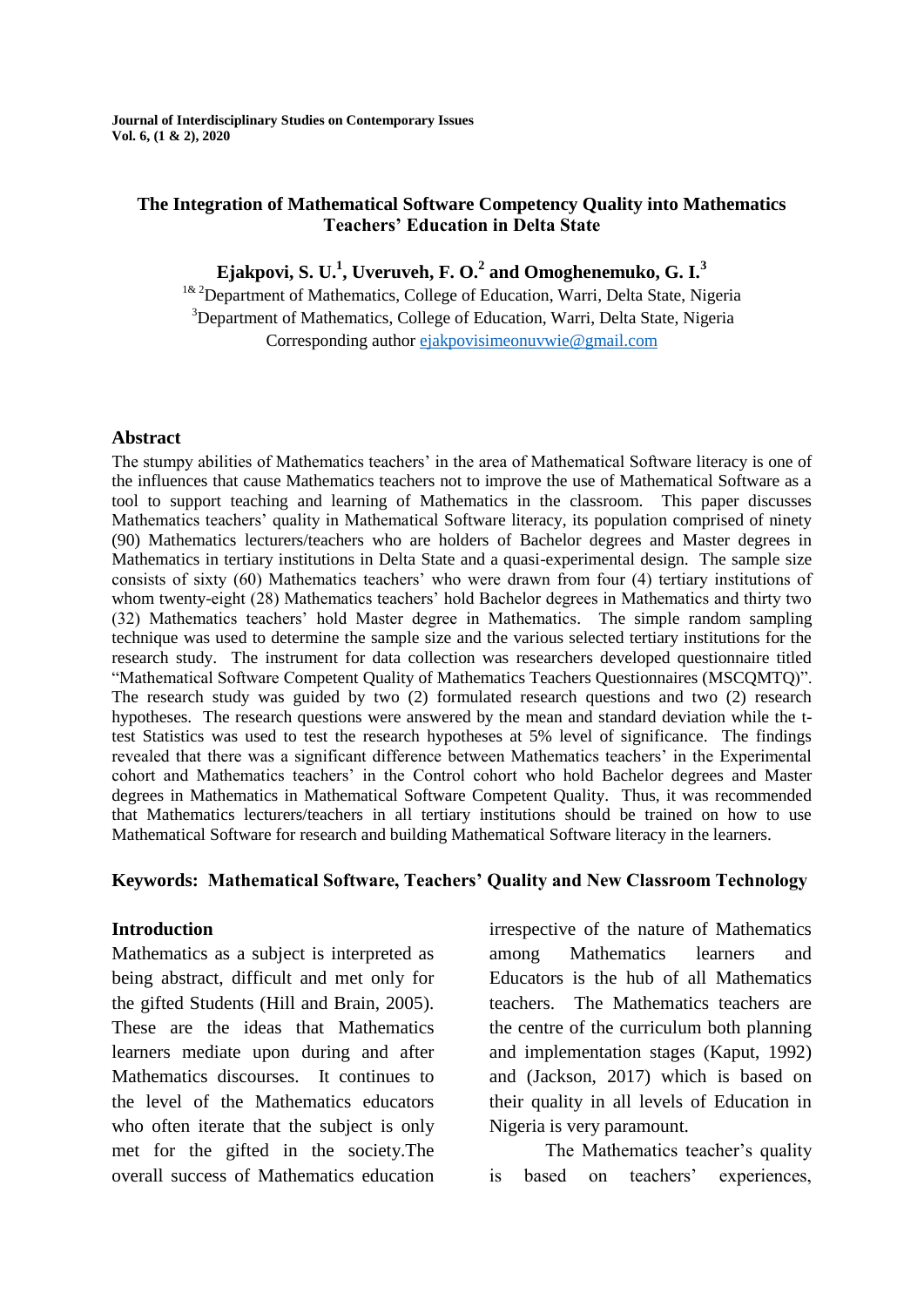teachers' certification and content knowledge in the discipline (Jackson, 2009). It encompassed pedagogical content of the discipline, pedagogical interaction with students and knowledge of teaching methods (Ogunjujigbe, Ayotunde and Adedokun, 2008). A judicious utilization of these qualities in the learning environment of Mathematics by the teachers makes them an effective teachers' of the subject.

There are lots of grieved problems emanating from the teaching of Mathematics in tertiary institutions in Nigeria. And one of such issues is the quality of the Mathematics teachers which had been discovered that most of them are unqualified to teach the subject as they use ineffective teaching methods and lack knowledge of innovative techniques of quality teaching and learning of Mathematics (Agwagah, 2013). Next, is the issue of Mathematical Software (MS), which educational researchers in Mathematics have not been able to tie to Mathematics teachers' quality because digital software in the Science (Mathematics) and Engineering field certainty in our tertiary institutions will help to erode the abstract and difficult nature of the subject from the learners' perceptions.

This Mathematical Software quality is necessary now because Mathematics learners are always inquisitive about the areas of Mathematics applications and the aftermath of the subject in the society (Jacome, 2016). Mathematics teachers' need to be abreast with this Mathematical Software which they can use during the subject discourse and transmit the skills to the students in the various unique areas of Mathematics (Weiss and Joan, 2006). In recent times, the Mathematical Software are termed instructional technology because they are recognized as a powerful means to boost students' achievement in Mathematics (Valdez, 2010) and (Mati and Haruna, 2020).

Also, National Council of Teachers of Mathematics (NCTM, 2000) propounded that technology in digital Software form can help teach Mathematics contents and enabling them to observe and create multiple representation of Mathematical ideas numerically, graphically and symbolically. The overall success of Software thriving in the learning environment in a Mathematics classroom rest on the Mathematics teachers. This further implies that, if a Mathematics teacher lacks the knowledge of Mathematical Software, then the problem of abstractness of the subject will surface (Bimgimlas, 2009) and (Suparman, Untoro, Prabowo & Andriyani, 2019).

Therefore, to create a meaningful impact in Mathematics education, Mathematics course should be link to Mathematical Softwares. This has prompted a global emphasis on all levels of education that schools have to work to improve Mathematics students learning achievement by investing heavily in new classroom technology (Otuka, 2002) and (Joshi, 2017). This new classroom technology is driven by Mathematical Software. It is the Mathematics teachers' jurisdiction to dispense its content and application in Mathematics. Hence, it is necessary to investigate Mathematics teachers' quality and their Mathematical Software Competence quality.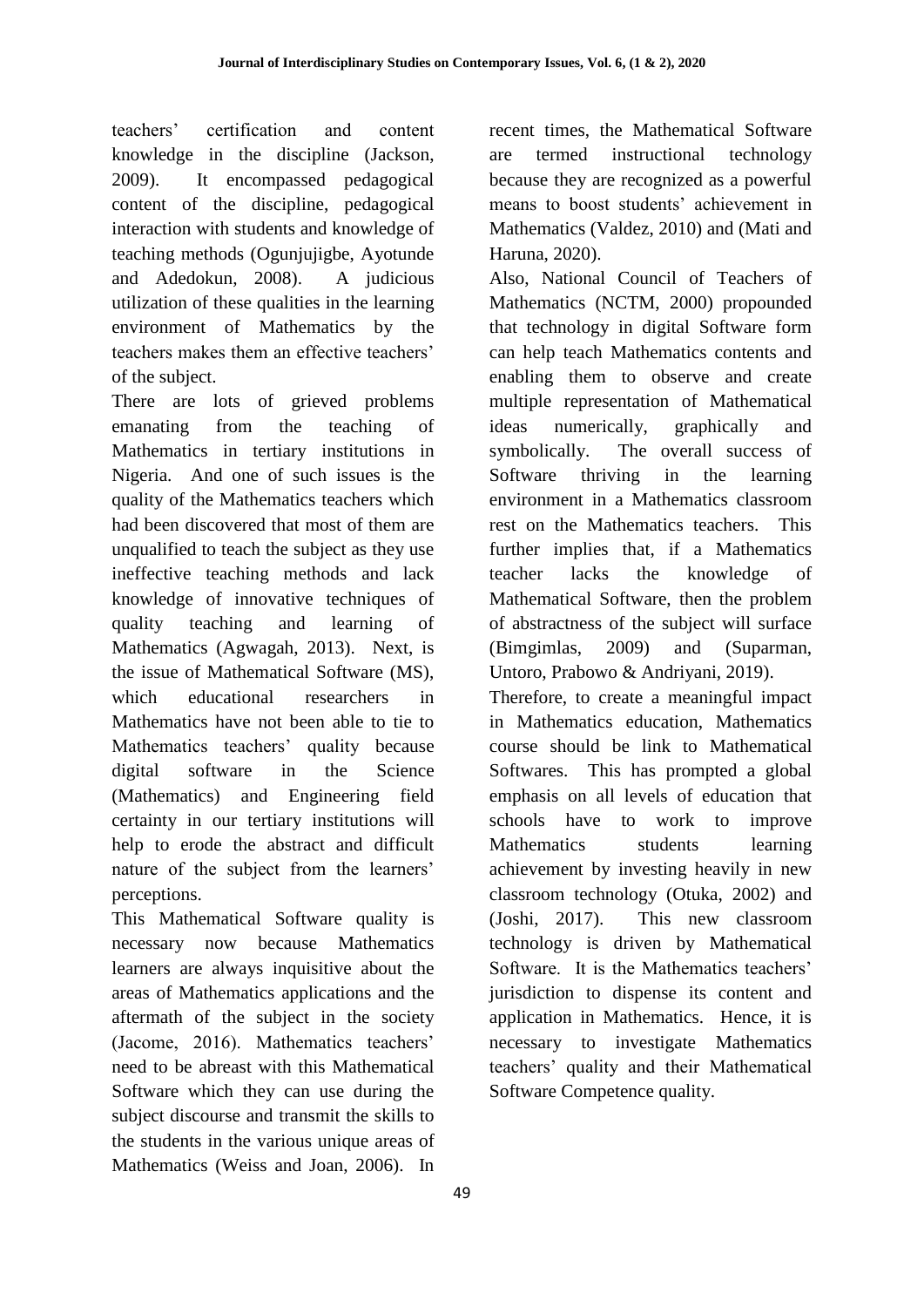### **Statement of Problem**

The quality of Mathematics teachers in Nigeria tertiary institutions is very paramount. These qualities had been based on teachers experience, teachers' certifications and their content knowledge in Mathematics. To achieve an outstanding performance in Mathematics achievement, Mathematics teachers' quality with reference to Mathematics software literacy should be ascertain among Mathematics teachers. Thus, the following were posed and answered in this research study:

- 1. Would there be any Mathematics Software quality competence difference among Mathematics Teachers who are Bachelor degree holders in Mathematics?
- 2. Would there be any Mathematics Software quality competence difference among Mathematics teachers who are Master degree holders in Mathematics?

### **Research Questions:**

The following Research Questions were formulated to guide the research study:

- 1. What is the Mean Competence difference in Mathematics Software quality literacy between Mathematics Teachers in the Experimental Cohort and Control Cohort who are Bachelor degree holders in Mathematics?
- 2. What is the Mean Competence difference in Mathematics Software quality literacy between Mathematics Teachers in the Experimental cohort and Control Cohort who are Master degree holders in Mathematics?

### **Research Hypotheses:**

The researchers developed the following Research Hypotheses for the study:

- **HO1:** There is no significant difference between the Mean Competence in Mathematics Software Quality literacy between Mathematics Teachers' in the Experimental Cohort and Control Cohort who are Bachelor degree holders in Mathematics.
- H<sub>o2</sub>: There is no significant difference between the Mean Competence in Mathematics Software Quality literacy between Mathematics Teachers' in the Experimental Cohort and Control Cohort who are Master degree holders in Mathematics.

# **Research Methodology**

### **Design**

The research study adopts a quasiexperimental design. It is a study that includes a manipulated independent variable like a random assignment. It involves a pretest-posttest design (William, 2006).

### **Population**

The population of the research study consists of all Mathematics teachers in higher institutions that are in Mathematics department who are full time lecturers at the University and College of Education level.

# **Sample and Sampling Techniques**

The sample size of this research study consists of Sixty (60) Mathematics teachers with twenty-eight (28) and thirtytwo (32) as Bachelor and Master Degree holders in Mathematics respectively. They were selected through the simple random sampling techniques among all Mathematics teachers. The selection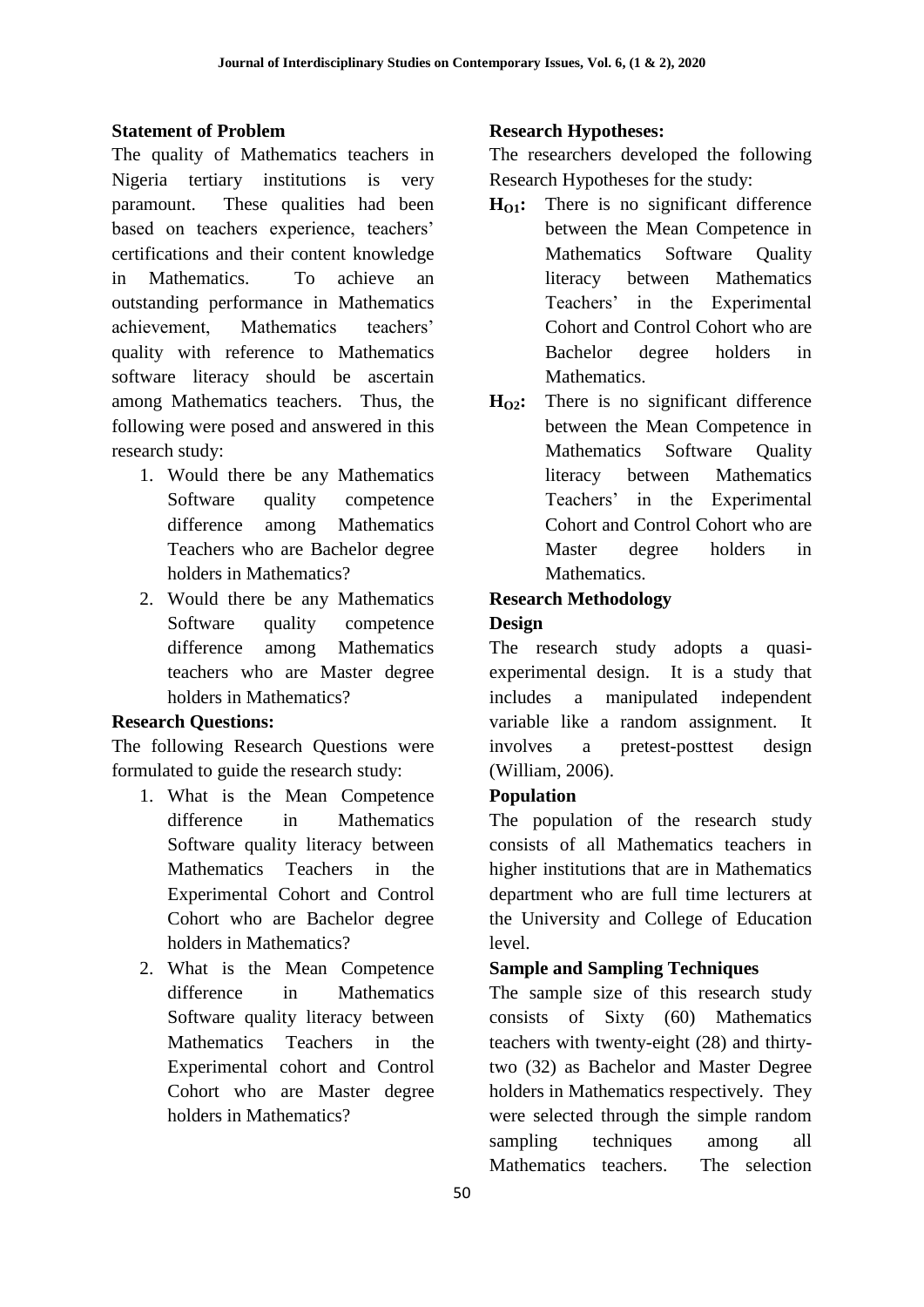process involves marking ballot papers "participant" and "non participants" that were distributed in four (4) selected tertiary institutions in Delta state.

# **Research Instrument**

The instrument used for this research study was researcher's developed questionnaire titled "Mathematical Software Competence Quality of Mathematics Teachers Questionnaires (**MSCQMTQ**)". It comprises of two (2) sections: section A and section B. The section A sought for the Mathematics demographic information while section B consists of the twenty  $(20)$ items questionnaires.

# **Research Instrument Validation**

The research instrument was exposed to both content and face validation by experts from College of Education, Warri who were from Computer Science department. The instrument was also pilot tested on separate categories of Mathematics teachers. The test results yielded a reliability coefficient of 0.79 Spearman rank correlation coefficient formula. This was reasonably high enough to judge that the instrument was reliable.

# **Experimental Procedures**

The research study consists of two (2) main stages with two (2) Cohorts: Experimental cohort and Control cohort for both the Bachelor degree holders and Master degree holders. The first stage was the pre-**MSCQMTQ** of both the Experimental (treatment) cohort and control cohort. The second stage was the treatment of the experimental cohort using the Mathematical software which involves training and practical workshop on the subjects. At the end of the treatment period, the post-**MSCQMTQ** for the two (2) cohorts was recorded after the administration of the **MSCQMTQ** through the assistance of three (3) experts in computer science department on all the respondents. Theexperts who specialized in Mathematical Software also help in the training process of the treatment (experimental) cohorts. The training process of the respondents lasted for a period of four (4) weeks. And at the end of the **MSCQMTQ** administration, data collected were recorded to form the basis for data analysis for the two cohorts on which the mean, standard deviation and the t test statistics values were calculated. The mean and standard deviation were used to answer the stated research questions while the t-test statistics was used to test the research hypotheses at 5% level of significance.

# **Research Results**

# **Research Questions One**

What is the Mean Competence difference in Mathematics Software Quality between Mathematics Teachers in the Experimental Cohort and Control Cohort who are Bachelor degree holders in Mathematics?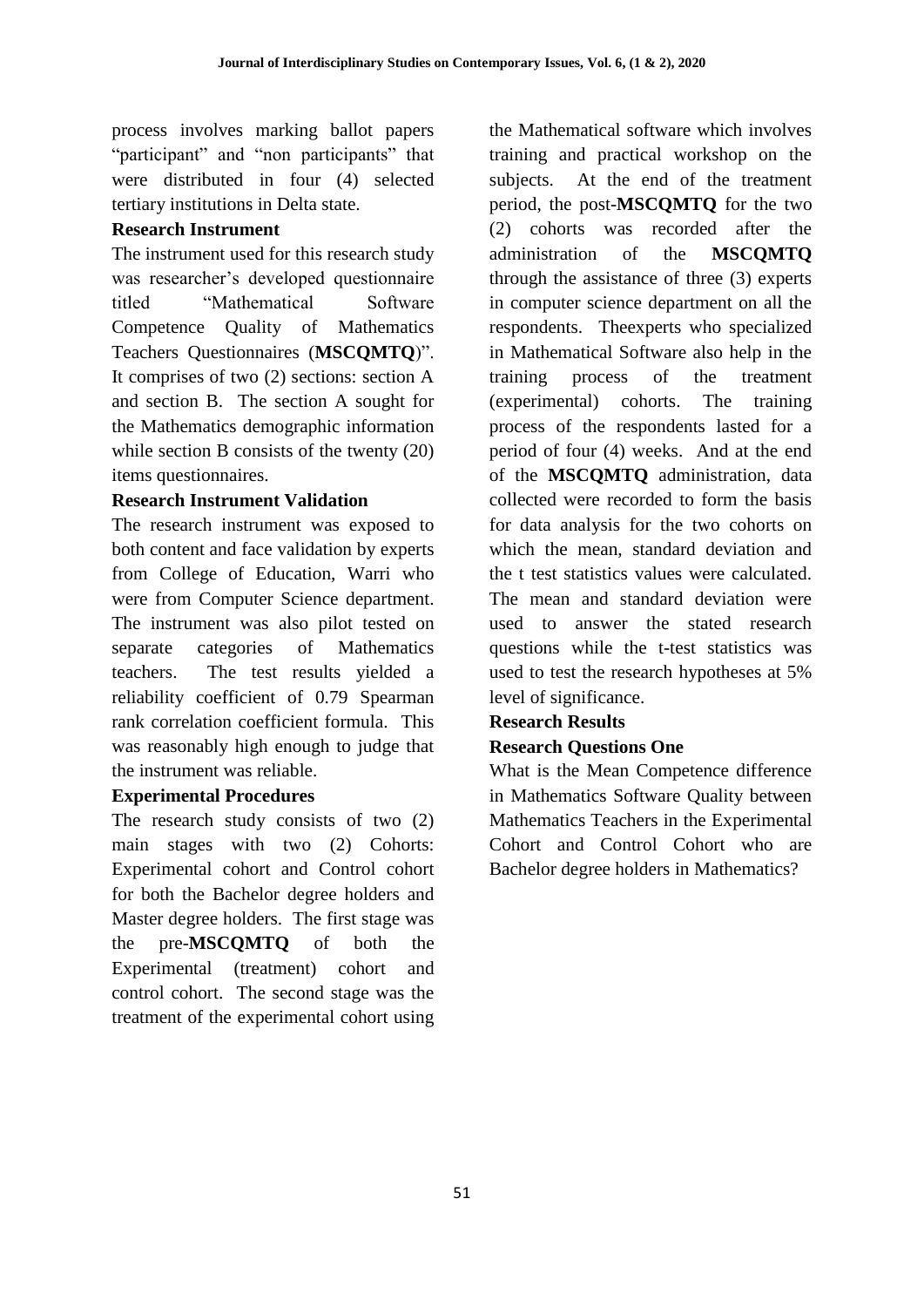| S/N         | Maths. Software.              |               | Pre            |      |               | <b>Post</b>    |               | Diff. in Pre & Post |
|-------------|-------------------------------|---------------|----------------|------|---------------|----------------|---------------|---------------------|
|             | Competent                     |               | <b>MSCQMTQ</b> |      |               | <b>MSCQMTQ</b> |               | <b>MSCQMTQ</b>      |
| Quality     | N                             | <b>Scores</b> |                |      | <b>Scores</b> |                | <b>Scores</b> |                     |
| <b>X SD</b> |                               |               |                |      | <b>XSD</b>    |                |               |                     |
|             | <b>EXPERIMENTAL COHORT.14</b> |               |                | 2.87 | 4.12          | 1.101.25       |               |                     |
|             | 0.78                          |               |                |      |               |                |               |                     |
|             |                               |               |                |      |               |                |               |                     |
|             |                               |               |                |      |               |                |               |                     |
|             |                               |               |                |      | 3.460.920.44  |                |               |                     |
|             | <b>CONTROL COHORT</b>         |               | 14             | 3.02 |               |                |               |                     |
|             | 0.81                          |               |                |      |               |                |               |                     |

*Table1: Descriptive Analysis of Pre and Post MSCQMTQ scores of Bachelor degree Teachers'*

The result from table1 indicates that the experimental cohort had a mean competence and a standard deviation of 2.87 and 0.78 respectively, while the control cohort had a mean competence and a standard deviation of 3.02 and 0.81 respectively in the pre-MSCQMTQ. Also, in the post-MSCQMTQ the mean competence and standard deviation of the experimental cohort is 4.12 and 1.10 respectively and the control cohort mean competence and standard deviation is 3.46 and 0.92 respectively. The result revealed that the Mathematics teachers' with

Bachelor degrees in Mathematics who are in the experimental cohort had a better mean competence in their statistical scores than the Mathematics teachers' withBachelor degree in Mathematics in the control cohort as shown by their higher difference in the mean competence scores.

#### **Research Question Two:**

What is the Mean Competence difference in Mathematics Software Quality between Mathematics Teachers in the Experimental Cohort and Control Cohort who are Master degree holders in Mathematics?

|             | S/N. Maths. SoftwarePre          |    |                | <b>Post</b>  |                      | Diff. in Pre & Post |
|-------------|----------------------------------|----|----------------|--------------|----------------------|---------------------|
|             | Competent                        |    | <b>MSCOMTO</b> |              |                      | <b>MSCOMTO</b>      |
|             | <b>MSCOMTO</b>                   |    |                |              | <b>Scores Scores</b> |                     |
|             | <b>Quality</b><br><b>NScores</b> |    |                |              |                      |                     |
|             | $\mathbf X$<br><b>SD</b>         |    |                | <b>XSD</b>   |                      |                     |
|             | <b>EXPERIMENTAL COHORT 16</b>    |    |                | 3.16 5.29    | 1.32 2.13            |                     |
|             | 0.97                             |    |                |              |                      |                     |
|             |                                  |    |                | 3.840.961.33 |                      |                     |
| $2^{\circ}$ | <b>CONTROL COHORT</b>            | 16 | 2.51           |              |                      |                     |
|             | 0.63                             |    |                |              |                      |                     |

*Table2: Descriptive Analysis of Pre and Post MSCQMTQ scores of Bachelor degree Teachers'*

The result from table 2 indicates that the experimental cohort had a mean competence and a standard deviation of 3.16 and 0.97 respectively, while the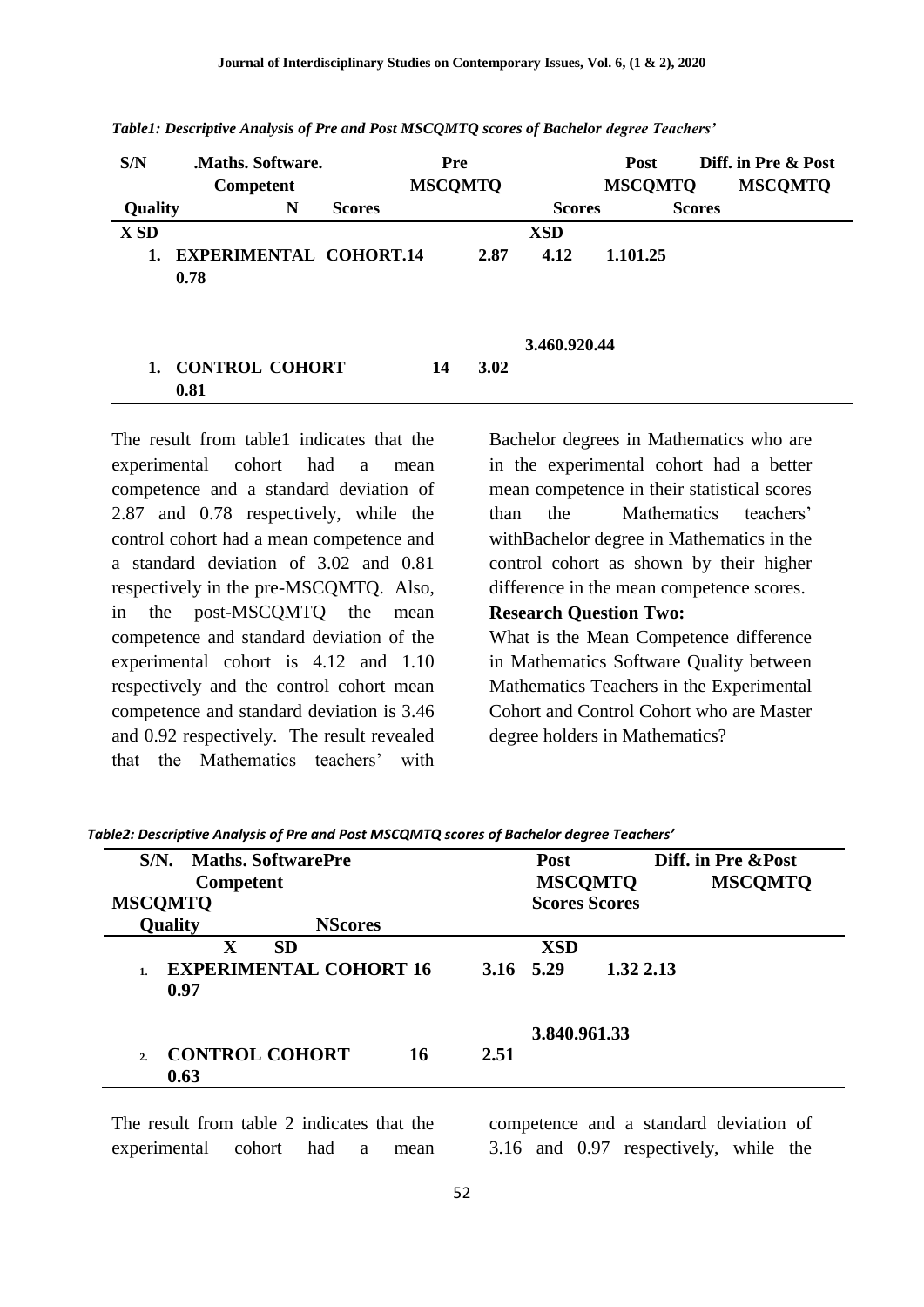control cohort had a mean competence and a standard deviation of 2.51 and 0.63 respectively in the pre-MSCQMTQ. Also, in the post-MSCQMTQ the mean competence and standard deviation of the experimental cohort is 5.29 and 1.32 respectively and the control cohort mean competence and standard deviation is 3.84 and 0.96 respectively. The result revealed that the Mathematics teachers' with Master degrees in Mathematics who are in the experimental cohort had a better mean competence in their statistical scores than the Mathematics teachers' with Master degrees in Mathematics in the control cohort as shown by their higher difference in the mean competence scores.

# **Testing the Research Hypotheses Research Hypothesis One**

There is no significant difference between the Mean Competence in Mathematics Software Quality between Mathematics Teachers' in the Experimental Cohort and Control Cohort who are Bachelor degree holders in Mathematics.

| S/N. Maths. Software |            |             |                    |  |               |       |                         |       |
|----------------------|------------|-------------|--------------------|--|---------------|-------|-------------------------|-------|
|                      | Competent. |             | <b>Grand</b> Grand |  |               |       | t-Calculated t-Critical |       |
| Quality.             | N          | <b>Mean</b> | <b>SD</b>          |  | df            | Value |                         | Value |
|                      |            |             |                    |  | <b>Remark</b> |       |                         |       |
|                      |            |             |                    |  |               |       |                         |       |

#### **1. EXPERIMENTAL COHORT144.121.10**

| 26                 | 5.45 | 2.056 |
|--------------------|------|-------|
| <b>Significant</b> |      |       |

#### **2. CONTROL COHORT143.460.92**

Table 3 revealed the result of the t-test analysis and the t-critical value at 5% level of significance. The t-calculated value is 5.45 while the t-critical value is 2.056. Thus, we reject the null hypothesis since the t-cal. value is greater than the t-crit. value. The result infers that Mathematics teachers' with Bachelor degrees in Mathematics in the experimental cohort have a significant relationship in Mathematical Software than Mathematics

teachers' with Bachelor degrees in Mathematics in the control cohort.

#### **Research Hypothesis Two:**

There is no significant difference between the Mean Competence in Mathematics Software Quality between Mathematics Teachers' in the Experimental Cohort and Control Cohort who are Master Degree Holders in Mathematics.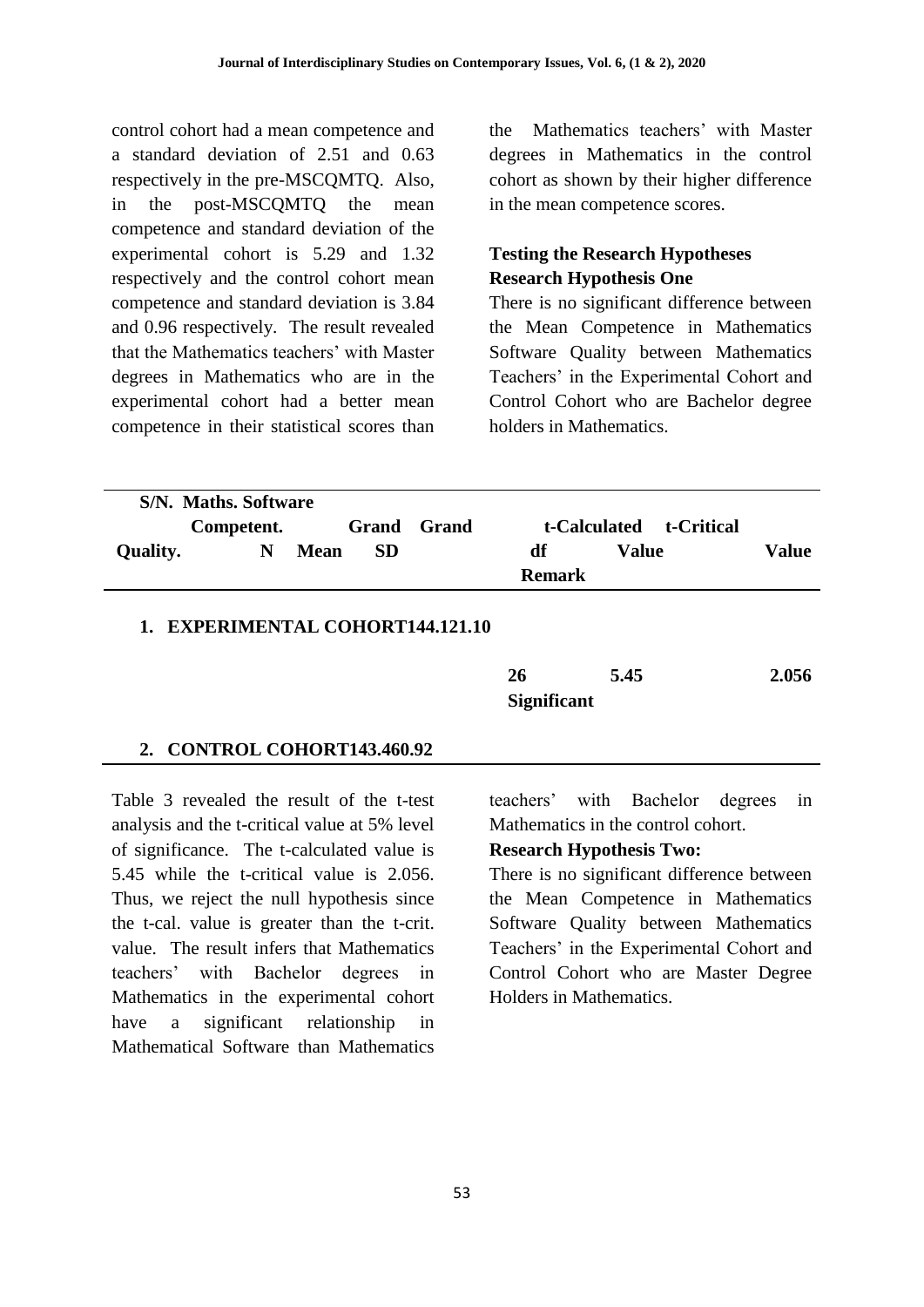| S/N. Maths. Software<br><b>Competent</b>                  |   | Grand          | t-Calculated t-Critical |               |              |                        |  |
|-----------------------------------------------------------|---|----------------|-------------------------|---------------|--------------|------------------------|--|
| <b>Grand</b>                                              |   |                |                         | df            | <b>Value</b> | <b>Value</b>           |  |
| <b>Quality.</b>                                           | N | <b>Mean SD</b> |                         | <b>Remark</b> |              |                        |  |
| <b>EXPERIMENTAL COHORT165.29 1.32</b><br>$\mathbf{1}_{-}$ |   |                |                         | 30            |              | 3.55 2.042 Significant |  |
| 2. CONTROL COHORT<br>0.96                                 |   | 16             | 3.84                    |               |              |                        |  |

Table 4 revealed the result of the t-test analysis and the t-critical value at 5% level of significance. The t-calculated value is 3.55 while the t-critical value is 2.042. Thus, we reject the null hypothesis since the t-cal. value is greater than the t-crit. value. The result infers that Mathematics teachers' with Master degrees in Mathematics in the experimental cohort have a significant relationship in Mathematical Software than Mathematics teachers' with Master degrees in Mathematics in the control cohort.

### **Discussions**

The result from tables 1 and 2 show that the difference between the mean competence in Mathematics teachers' in the experimental cohort and control cohort as follows: *2.87 & 3.02; 4.12 & 3.46: 3.16 & 2.51; 5.29 & 3.84* respectively in the pre and post **MSCQMTQ** scores. These differences were in favour of the Mathematics teachers' in the experimental cohort. Thus, this difference in mean competence of Mathematics teachers' in Mathematics Software Quality of the experimental cohort is due to the treatment given to them on Mathematics Software. This quality will help improve the performance of the Mathematics teachers

in this contemporary era where learning in the classroom is revolving into digital form. This result supports the earlier study of Sanders June (2009) who found that the residual effects of Mathematics teachers' is tested when they are able to cope and meet the ever challenging situations in the classroom especially when technology is almost taking over every sphere of the mathematics discourse. Also, Table 3 and 4 showed the t-test Statistic analysis results that there was a significant difference between Mathematics teachers' in the experimental cohort and control cohort in Mathematics Software Quality competence of both the Bachelor degree holders and Master degree holders. This showed that Mathematics teachers in the Experimental cohort have Mathematical Software Quality to their content/ knowledge quality in Mathematics. Thus, this will make them better and competent in a functional Mathematical digital environment.

#### **Conclusion**

The research study has shown that the integration of Mathematical Software into Mathematics teachers' quality is a fundamental stride now so that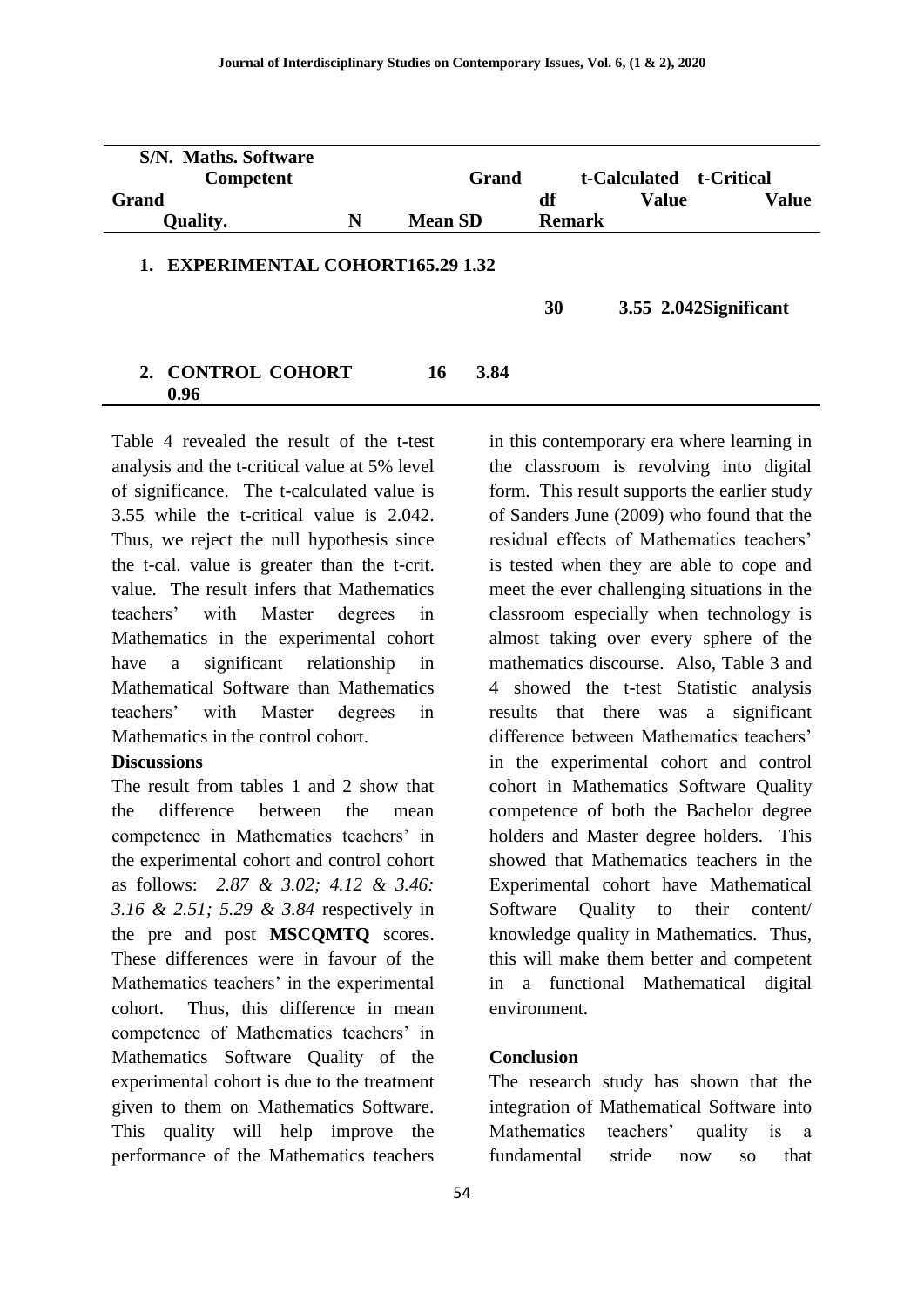Mathematics teachers' can be abreast on the need and horizon that education generally is developing into. This integration had led to Mathematical Software competence of those Mathematics teachers in various tertiary institutions. And this will in turn create a curiosity in the Mathematics teachers' to pass the Mathematical Software quality to the incoming Mathematics teachers who are still in the learning environment.

### **Recommendations:**

Based on the findings from the research study, the researchers recommend as follows:

- 1. Mathematics lecturers/teachers in all tertiary institutions should be trained on how to use Mathematical Software for research and building Mathematics Software competence in the learners.
- 2. The Federal and State government should disbursed laptop computers to all Mathematics lectures/teachers with fully installed mathematics software programmes.
- 3. The government at all level should employ quality software programmers in the Mathematics department of all institutions who will help in turn train Mathematics students and the incompetent Mathematics lecturers/teachers.

# **References**

Agwagah, U. (2013): Improving the teaching and learning of mathematics for the attainment of seven point Agenda: implication for gender parity. *In Journal of*  *Mathematical Association of Nigeria (M.A.N)*, 38(1), 111- 121.

- Angrist, J. D and Jonathon, G. (2008): Does Teachers Testing Raise Teachers' Quality: Evidence from State Certificate Requirement. *In Economic of Education Review Journal,* 27 (5), 483-503.
- Bingimlas, K.A (2009): Barrier to the Successful integration of ICT in the teaching and learning Environment. *In Eurasia Journal of Mathematics, Science & Technology Education,* 5 (3), 235-245.
- Goldhaler, D. and Emily A. (2006): Can Teachers' Quality be Effectively assessed? National Board Certification as a signal of Effective Teaching. Retrieved from [http://www.urban.org/upload](http://www.urban.org/uploadedPDF/411271teacher_quality.pdf) [edPDF/411271teacher\\_quali](http://www.urban.org/uploadedPDF/411271teacher_quality.pdf) [ty.pdf](http://www.urban.org/uploadedPDF/411271teacher_quality.pdf) on 6th June, 2013.
- Hill, H. C; Brain, R. & Deborah, B. (2005): Effects of Teachers' Mathematics knowledge for Teaching on Students Achievement. *In American Educational Research Journal*, 42 (2), 371-406.
- Jackson, C.K (2009): Students Demographics, Teachers' Sorting and Teachers' Quality: Evidence from the end of school desegregation. *In the Journal of Labour Economics*, 27 (2), 213-256.
- Jackson, M (2017): Integration of ICT in Mathematics Classroom.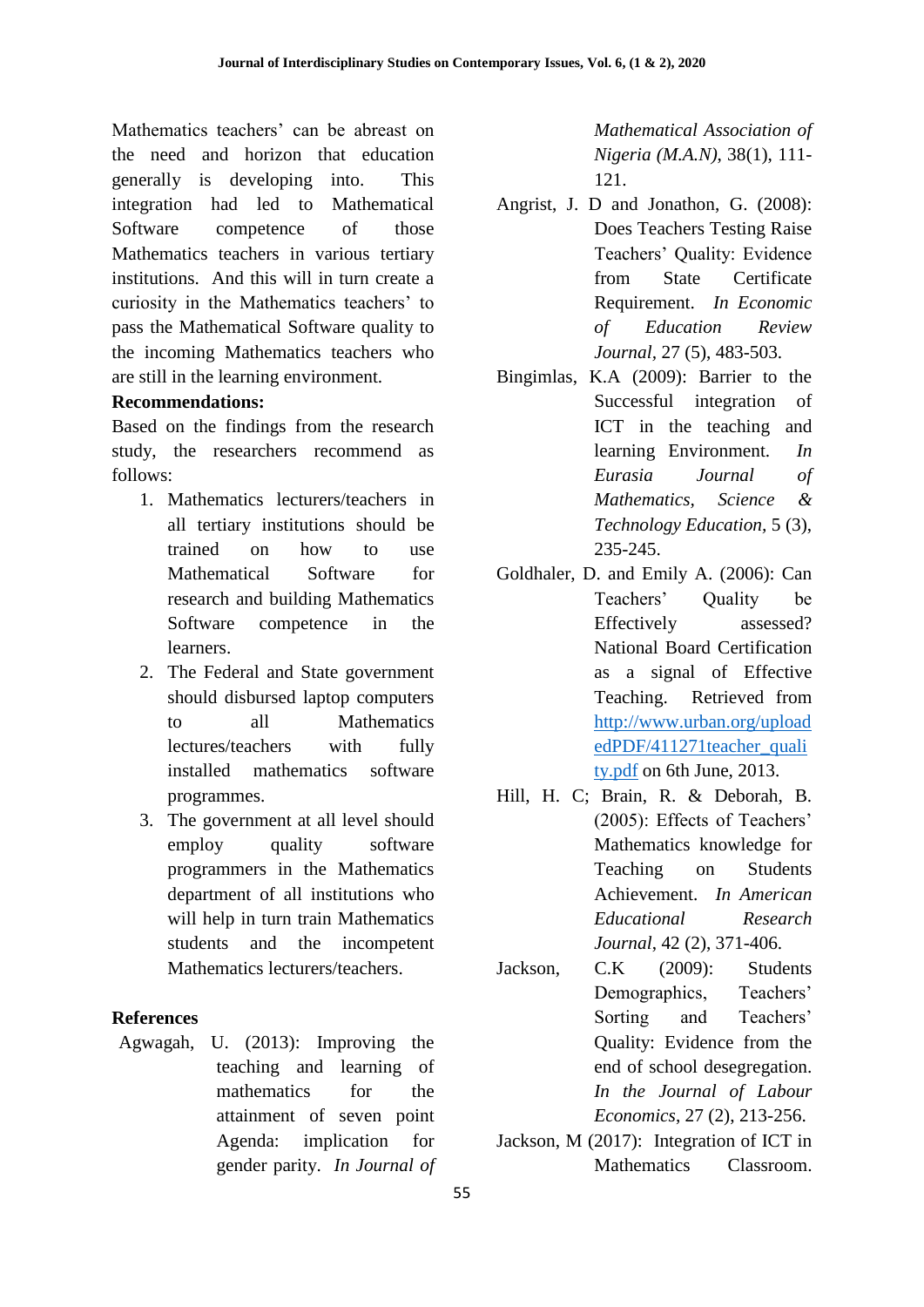Journal of Initial Teachers Inquiry, Volume 3, 90-93. [https://hdl.handle.net/10092/](https://hdl.handle.net/10092/14624) [14624](https://hdl.handle.net/10092/14624)

- Jacome, M. (2016): Competency-Based Training model for Mathematics Teachers in Virtual Platforms. International Journal for Cross-Disciplinary Subject in Education (IJCDSE), Volume 7, Issues 3, 2864- 2868
- Joshi, D.R (2017): Influence of ICT in Mathematics Teaching. International Journal of Innovative Research in Multidisciplinary Fields, Volume 3, Issues 7, 7-11
- Kaput, J. J (1992): Technology and Mathematics Education. In D. Grouws (ed.). Handbook on research in Mathematics teaching and learning. New York: Macmillan.
- Mati, A.G and Haruna, A (2020): Information and Communication Technology (ICT) in Mathematics Education: Challenge and Prospects. Kano Journal of Educational Psychology (KaJEP), Volume 2 (2), 223- 230.
- National Council of Teachers of Mathematics (2000): Principles and standards for school Mathematics. Reston va: The National Council of Teachers of Mathematics Inc.
- Ogunjujigbe, P. O., Ayotunde, S. L and Adedokun, S.(2008): Gender

Differential in Science Mathematics and Technology: Why do fewer females participate in Science, Mathematics and Technology course in Nigeria. *In International NGO Journal*, 3 (2), 21-26.

- Otuka, J.O.E (2002): Innovation ideas and Techniques for Science, Technology and Mathematics Education in Africa. Retrieved from [www.er.ugam.ca](http://www.er.ugam.ca/)*, in the proceeding of the Mathematical Association of Nigeria (M.A.N),* 2010, 210- 216.
- Sunder, W & June, R. (1996): Cumulative and Residual Effects of Teachers on Future Students Academic Achievement. Retrieved from [http://www.nbpt5.org](http://www.nbpt5.org/) on the  $28^{th}$ , Nov. 2013.
- Suparman, P. Unitoro, I. H. T., Prabowo, A and Andriyani, H (2019): The use of ICT in Mathematics Learning. International Journal of Scientific and Technology Research, Volume 8, Issues 10, 415-417
- Walsh, K and Christopher, T (2005): Increasing the Odds. How Good policies can yield Better Teachers. *In American Educational Research Journal*, 42 (2), 320-331.
- Weiss, I and Joan, P. (2006): Scaling up Instructional Improvement through Teacher